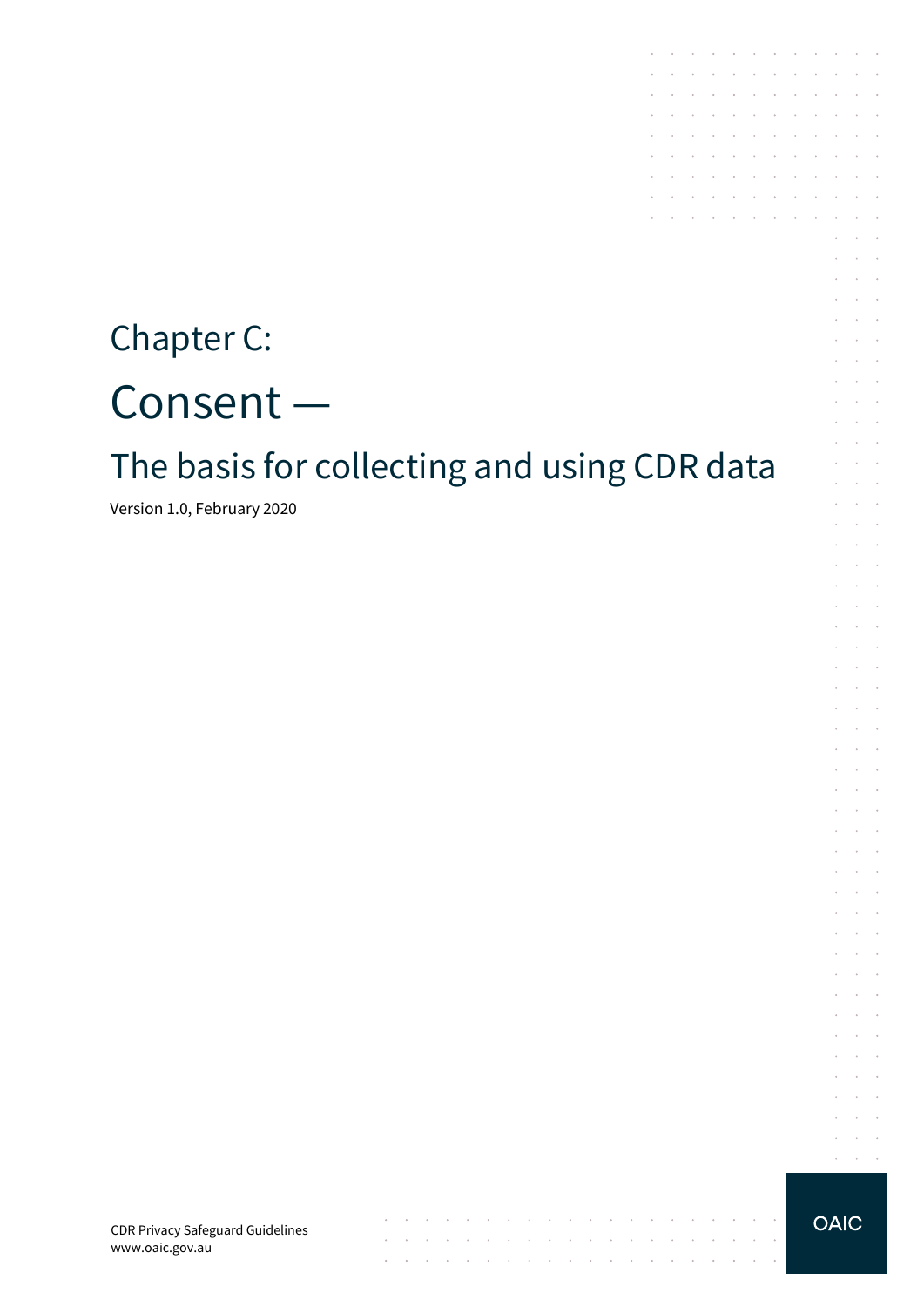### **Contents**

| <b>Key points</b>                                              | 3              |
|----------------------------------------------------------------|----------------|
| Why is it important?                                           | 3              |
| How is consent in the CDR regime different to the Privacy Act? | 3              |
| How does consent fit into the CDR regime?                      | 4              |
| <b>Consents to collect and use CDR data</b>                    | 6              |
| Requirements for asking for consent                            | 6              |
| General processes                                              | 6              |
| Where voluntary consumer data is involved                      | $\overline{7}$ |
| Name and accreditation number                                  | 8              |
| Data minimisation principle                                    | 8              |
| Disclosure to outsourced service providers                     | 9              |
| Withdrawal of consent                                          | 9              |
| Treatment of redundant data                                    | 9              |
| De-identification of CDR data                                  | 10             |
| <b>Restrictions on seeking consent</b>                         | 11             |
| How consents to collect and use CDR data must be managed       | 12             |
| Consumer dashboards                                            | 12             |
| Withdrawal of consent                                          | 13             |
| Expiry of consent                                              | 14             |
| Notification requirements                                      | 15             |
| <b>Authorisations</b>                                          | 16             |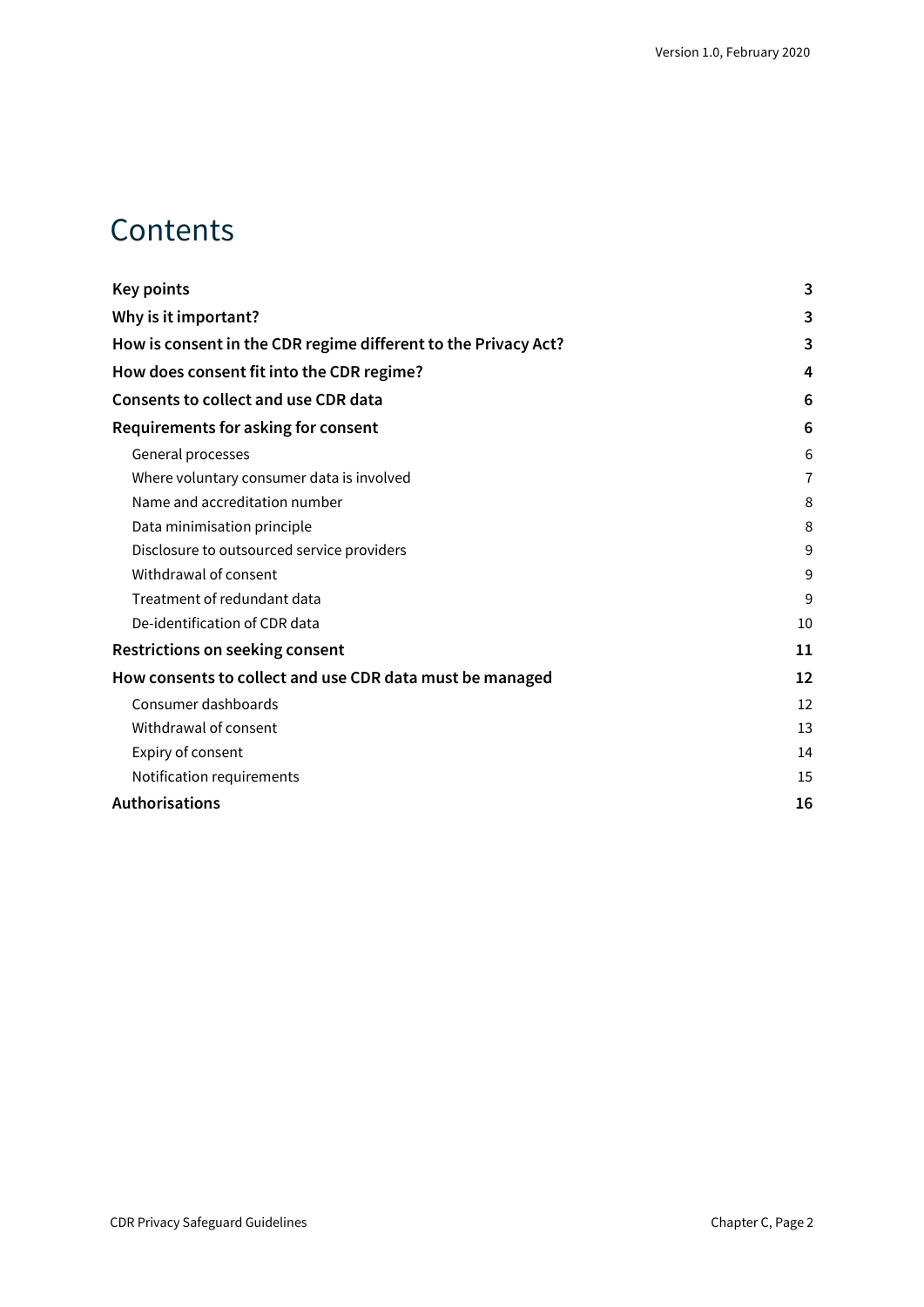# <span id="page-2-0"></span>**Key points**

- An accredited person may only collect and use consumer data right (CDR) data with the consent of the consumer.
- An accredited person must ask for a consumer's consent in accordance with the consumer data rules (CDR Rules), which seek to ensure that a consumer's consent is voluntary, express, informed, specific as to purpose, time limited and easily withdrawn.
- An accredited person's processes for asking for consent must be compliant with the data standards and have regard to the Consumer Experience Guidelines.
- An accredited person must comply with the data minimisation principle when collecting or using CDR data.
- A data holder may disclose CDR data only with the authorisation of the relevant CDR consumers.

# <span id="page-2-1"></span>**Why is it important?**

- C.1 The CDR regime places the value and control of consumer data in the hands of the consumer. This is achieved by requiring the consumer's consent for the collection and use of their CDR data.
- $C.2$ Consumer consent for the collection and use of their data is the bedrock of the CDR regime. Consent enables consumers to be the decision makers in the CDR regime, ensuring that they can direct where their data goes in order to obtain the most value from it.

### <span id="page-2-2"></span>**How is consent in the CDR regime different to the Privacy Act?**

- C.3 It is important to understand how consent in the CDR regime differs from consent under the *Privacy Act 1988* (the Privacy Act).
- The CDR regime requires express consent from consumers for the collection and use of their CDR data by accredited persons. Consent must meet the requirements set out in the CDR Rules, and can only remain valid for a maximum period of 12 months. Without express consent, the accredited person is not able to collect or use CDR data.
- However, under the Privacy Act, consent is not the primary basis upon which an entity may collect or use personal information.<sup>[1](#page-2-3)</sup> In addition, where consent is involved, the consent can be either express or implied.<sup>[2](#page-2-4)</sup>

<span id="page-2-3"></span> $1$  For example, an APP entity can collect personal information (other than sensitive information) if the information is reasonably necessary for one or more of the entity's functions or activities. See Chapter 3: APP 3 – [Collection of solicited](https://www.oaic.gov.au/privacy/australian-privacy-principles-guidelines/chapter-3-app-3-collection-of-solicited-personal-information/)  [personal information](https://www.oaic.gov.au/privacy/australian-privacy-principles-guidelines/chapter-3-app-3-collection-of-solicited-personal-information/) of the APP Guidelines an[d Chapter B: Key concepts](https://www.oaic.gov.au/privacy/australian-privacy-principles-guidelines/chapter-b-key-concepts/) of the APP Guidelines).

<span id="page-2-4"></span><sup>&</sup>lt;sup>2</sup> See section 6(1) of the Privacy Act an[d Chapter B: Key concepts](https://www.oaic.gov.au/privacy/australian-privacy-principles-guidelines/chapter-b-key-concepts/) of the APP Guidelines.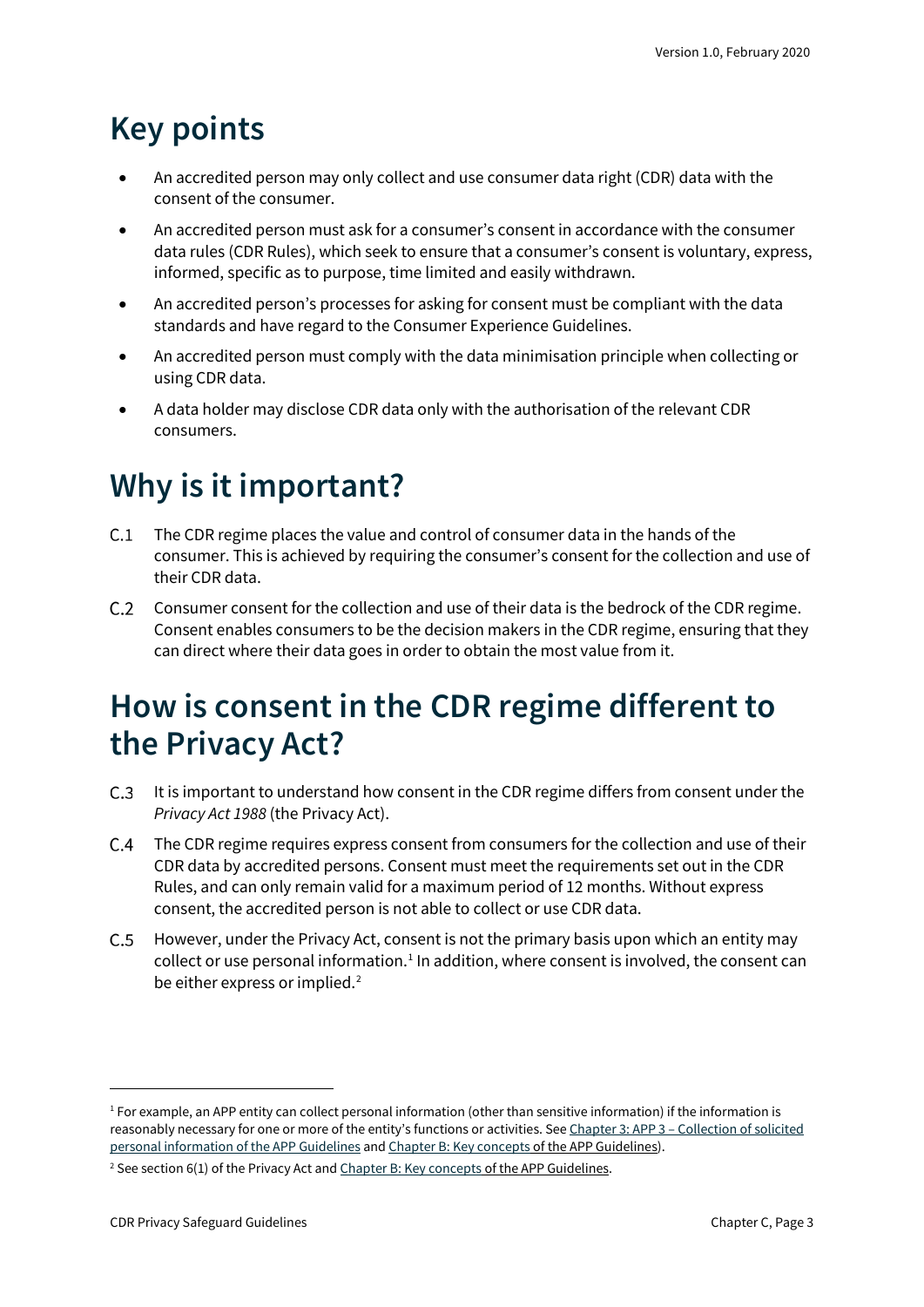- The CDR Rules contain specific requirements for the accredited person's processes for seeking consent in the CDR regime, as well as for information that must be presented to a consumer when they are being asked to consent.
- The requirements by which an accredited person must seek consent from a consumer are  $C.7$ discussed in this Chapter.

### <span id="page-3-0"></span>**How does consent fit into the CDR regime?**

- Consent is the primary basis on which an accredited person may collect and use CDR data for  $C.8$ which there are one or more consumers.<sup>[3](#page-3-1)</sup>
- Where an accredited person:
	- offers a good or service through the CDR regime and
	- needs to access a consumer's CDR data in order to provide such goods or services,

the accredited person must obtain the consumer's consent to the collection and use of their CDR data to provide the good or service.

- C.10 An accredited person may only collect data in response to a 'valid request' from the consumer. The consumer's consent to the collection and use of their CDR data is a fundamental component of the 'valid request'.
- Upon obtaining a 'valid request' from the consumer, the accredited person may seek to collect the consumer's CDR data from the relevant data holder/s of the CDR data. The accredited person collects this CDR data by making a 'consumer data request' to the relevant data holder/s.[4](#page-3-2)
- C.12 Privacy Safeguard 3 prohibits an accredited person from seeking to collect data under the CDR regime unless it is in response to a 'valid request' from the consumer.
- C.13 Consent also underpins how an accredited person may use CDR data under Privacy Safeguard 6. An accredited person may only use or disclose a consumer's CDR data in accordance with a current consent from the consumer.<sup>[5](#page-3-3)</sup>
- C.14 The flow chart at paragraph C.71 demonstrates how the role of consent fits in the key information flow between a consumer, accredited person and data holder.
- C.15 The flow chart following demonstrates the points at which a valid request is given by the consumer and a consumer data request is made on behalf of the consumer by the accredited person.

<span id="page-3-1"></span><sup>&</sup>lt;sup>3</sup> An accredited person may make a product data request without the involvement of a consumer, for instance. In addition, while consent is the only basis on which an accredited person may collect CDR data, consent is a primary basis on which an accredited person may use CDR data. Se[e Chapter 6 \(Privacy Safeguard](https://www.oaic.gov.au/consumer-data-right/cdr-privacy-safeguard-guidelines/chapter-6-privacy-safeguard-6-use-or-disclosure-of-cdr-data-by-accredited-data-recipients-or-designated-gateways) 6) for further information regarding use of CDR data.

<span id="page-3-2"></span><sup>4</sup> For information regarding 'valid requests' and 'consumer data requests', se[e Chapter 3 \(Privacy Safeguard 3\)](https://www.oaic.gov.au/consumer-data-right/cdr-privacy-safeguard-guidelines/chapter-3-privacy-safeguard-3-seeking-to-collect-cdr-data-from-cdr-participants). See also the flow chart underneath paragraph C.15 which demonstrates the points at which a valid request is given by the consumer and consumer data request is made on behalf of the consumer by the accredited person.

<span id="page-3-3"></span><sup>5</sup> One way in which an accredited person is authorised to use or disclose CDR data under the CDR Rules is to provide goods or services requested by the consumer. This must be done in compliance with the data minimisation principle and in accordance with a current consent from the consumer (CDR Rule 7.5(1)(a)). For further information, see Chapter 6 (Privacy Safeguard 6).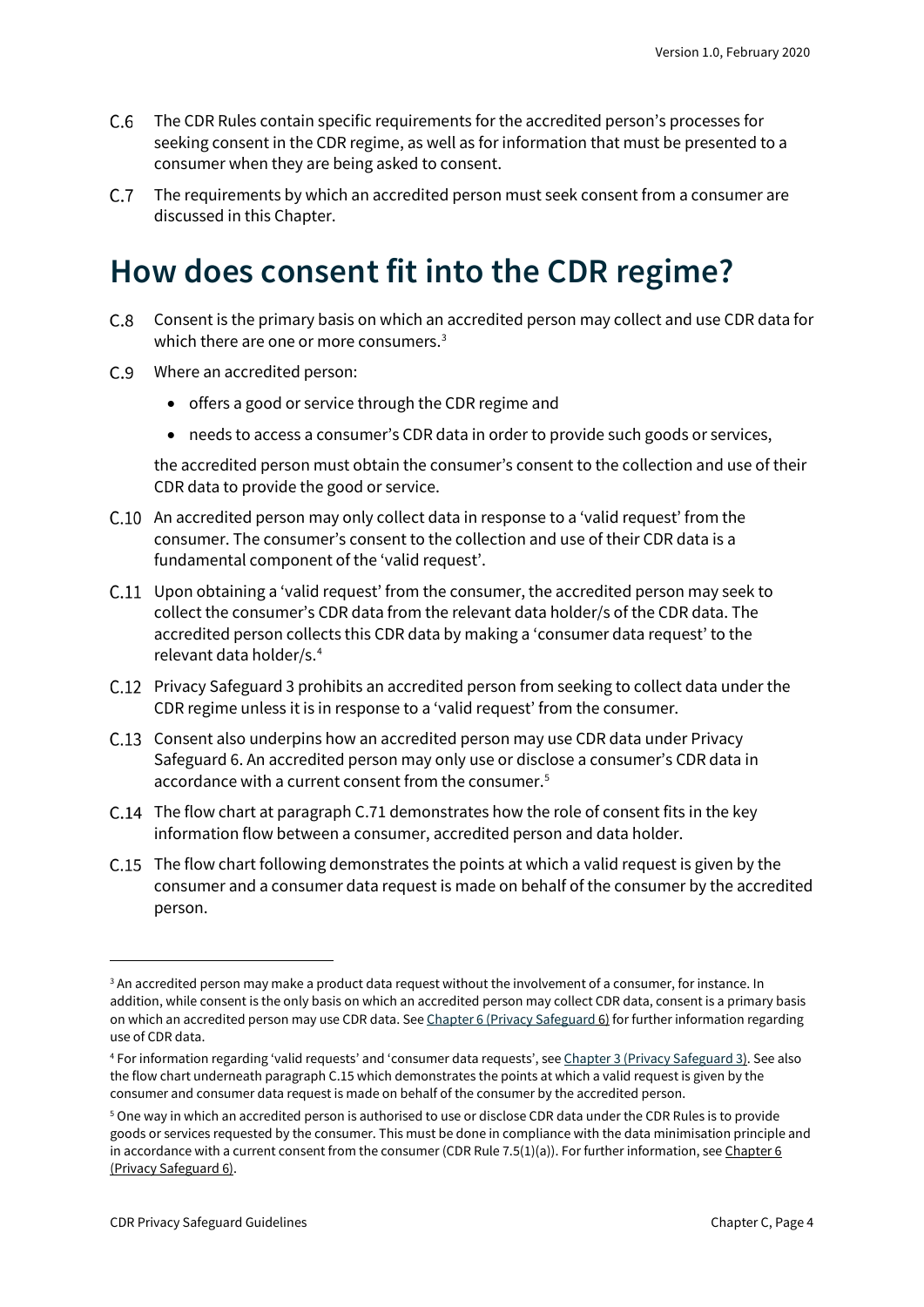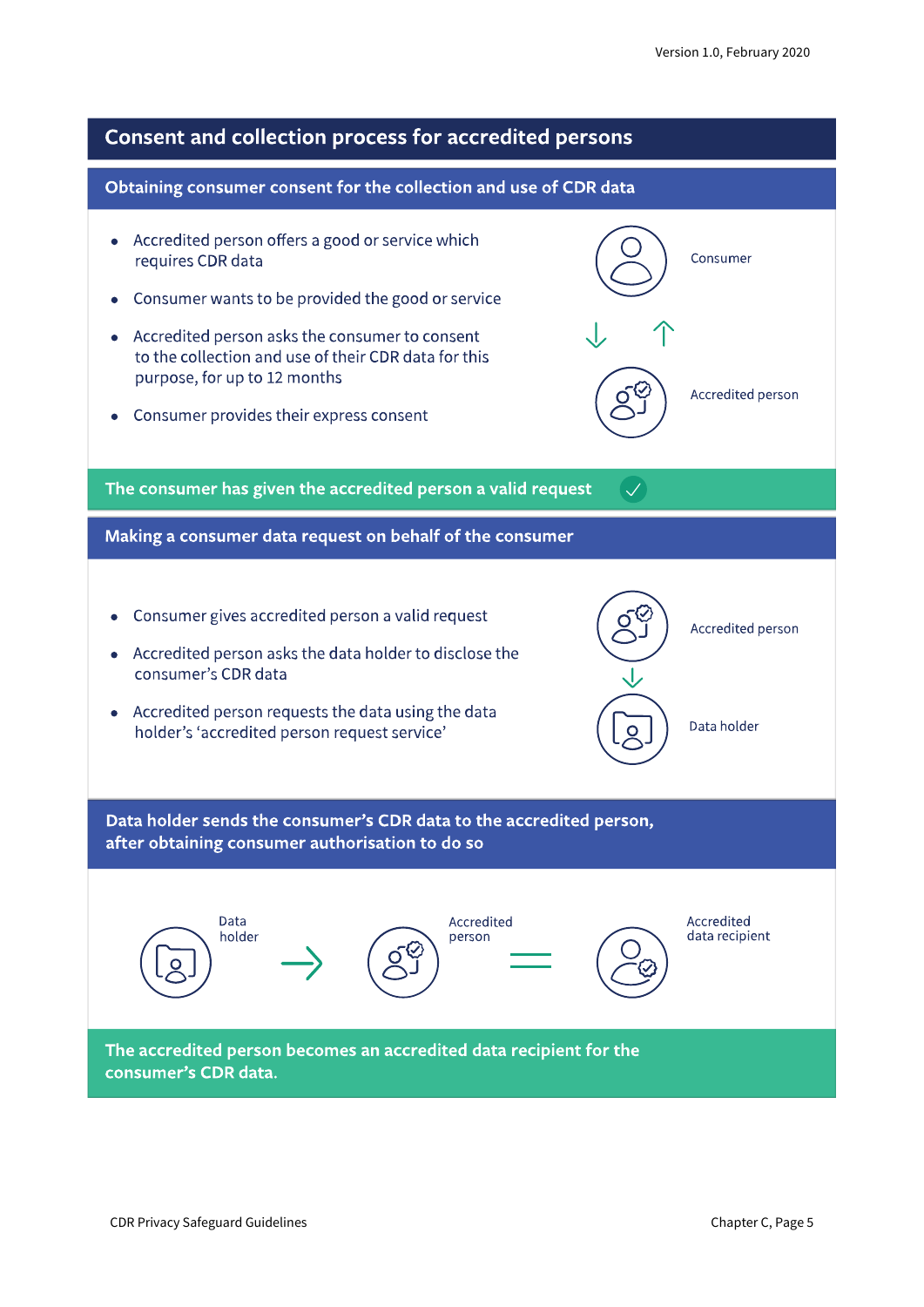### <span id="page-5-0"></span>**Consents to collect and use CDR data**

- C.16 An accredited person must ask the consumer to give consent to collect and use CDR data in accordance with Division 4.3 of the CDR Rules.
- The requirements in Division 4.3 are outlined below under 'Requirements for asking for consent', 'Restrictions on seeking consent' and 'How consents to collect and use CDR data must be managed'.
- C.18 The CDR Rules state that the objective of Division 4.3 is to ensure that consent given by a consumer to collect and use CDR data is voluntary, express, informed, specific as to purpose, time limited and easily withdrawn.<sup>[6](#page-5-3)</sup>
- C.19 In obtaining a valid request from a consumer, an accredited person must comply with requirements<sup> $7$ </sup> relating to:
	- an accredited person's processes for asking for consent<sup>[8](#page-5-5)</sup>
	- information to be presented to the consumer when asking for consent<sup>[9](#page-5-6)</sup>
	- restrictions on seeking consent,<sup>[10](#page-5-7)</sup> and
	- providing information, including in relation to withdrawal<sup>[11](#page-5-8)</sup> and expiry of consent.<sup>[12](#page-5-9)</sup>
- Where a consumer is not an individual and wishes to use the accredited person's good or service through the CDR regime, the accredited person should ensure the consent is given by a person who is duly authorised to provide the consent on the entity's behalf.<sup>[13](#page-5-10)</sup>

# <span id="page-5-1"></span>**Requirements for asking for consent**

#### <span id="page-5-2"></span>**General processes**

- C.21 An accredited person's processes for asking for consent must:
	- accord with the data standards, and
	- be as easy to understand as practicable, including by using concise language and, where appropriate, visual aids.<sup>[14](#page-5-11)</sup>

<span id="page-5-11"></span><sup>14</sup> CDR Rule 4.10.

<span id="page-5-3"></span><sup>6</sup> CDR Rule 4.9. The Explanatory Statement to the CDR Rules provides that the CDR Rules are intended to ensure that requests for consent to collect and use CDR data are transparent and that consumers understand the potential consequences of what they are consenting to.

<span id="page-5-4"></span><sup>&</sup>lt;sup>7</sup> in Subdivision 4.3.2 of the CDR Rules.

<span id="page-5-5"></span><sup>8</sup> CDR Rule 4.10.

<span id="page-5-6"></span><sup>&</sup>lt;sup>9</sup> CDR Rule 4.11.

<span id="page-5-7"></span><sup>&</sup>lt;sup>10</sup> CDR Rule 4.12.

<span id="page-5-8"></span> $11$  CDR Rule 4.13.

<span id="page-5-9"></span><sup>12</sup> CDR Rule 4.14.

<span id="page-5-10"></span><sup>13</sup> A person is entitled, under section 128 of the *Corporations Act 2001*, to make the assumptions set out in section 129 of that Act when dealing with corporations, including that persons held out by the company as directors, officers and agents are duly appointed and have authority to exercise customary powers.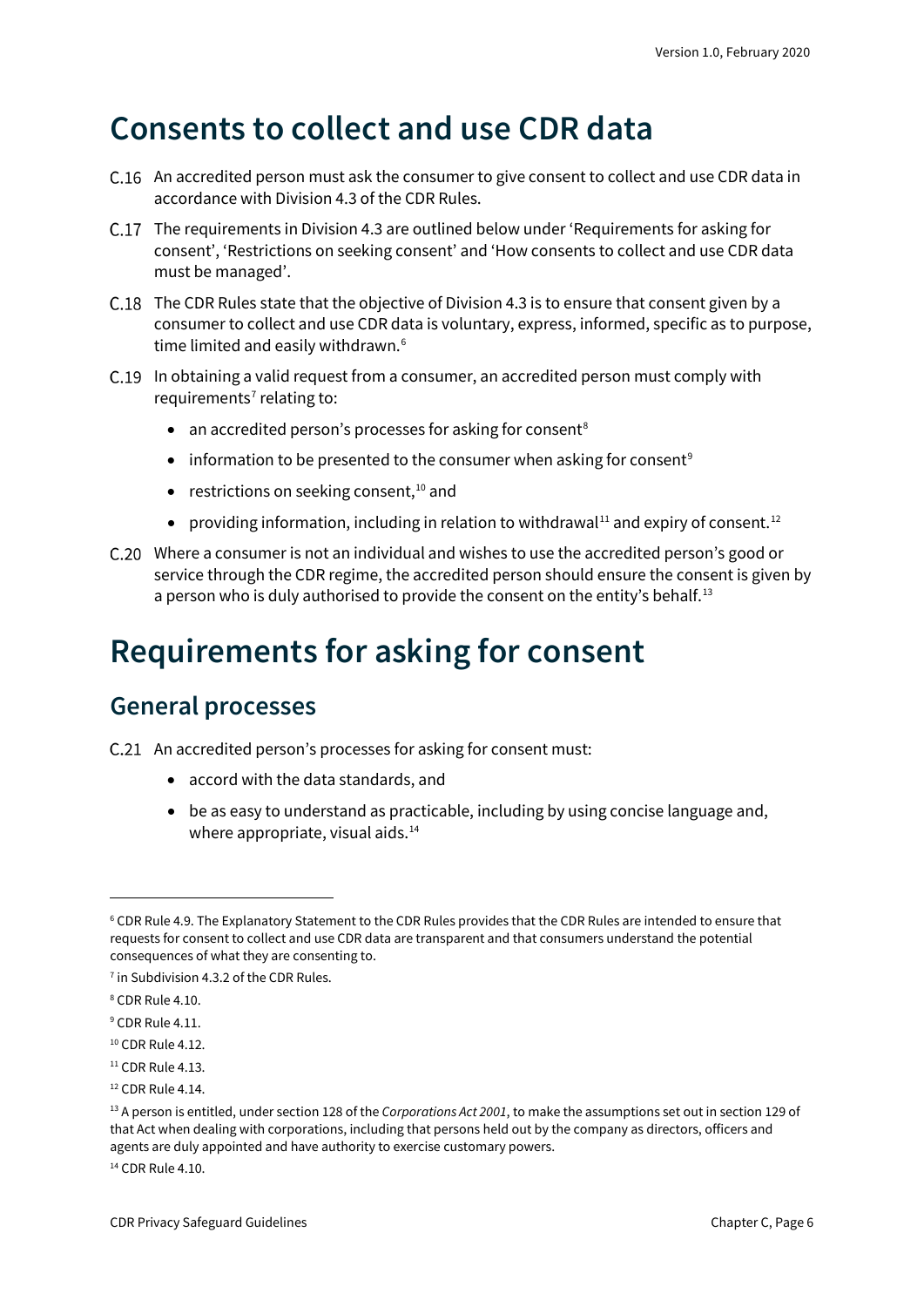- C.22 In ensuring processes are easy to understand, an accredited person must also have regard to the Consumer Experience Guidelines. [15](#page-6-1)
- C.23 An accredited person must not:
	- include or refer to other documents so as to reduce comprehensibility in seeking consent. This makes the consent harder to understand, or
	- bundle consents with other consents or permissions.<sup>[16](#page-6-2)</sup> This practice has the potential to undermine the voluntary nature of the consent.
- Each time an accredited person seeks a consumer's consent, they must allow the consumer to actively select or clearly indicate:<sup>17</sup>
	- the particular types of CDR data to which they are consenting
	- the specific uses of that CDR data, and
	- whether the data will be:
		- o collected on a single occasion and used over a specified period of time (not exceeding 12 months), or
		- o collected on an ongoing basis and used over a specified period of time (not exceeding 12 months).
- Each time an accredited person seeks a consumer's consent, they must also:
	- ask for the consumer's express consent for the selections in paragraph C.24 above
	- ask for the consumer's express consent to any direct marketing they intend to undertake, and
	- not pre-select these options. $^{18}$  $^{18}$  $^{18}$

#### <span id="page-6-0"></span>**Where voluntary consumer data is involved**

- C.26 If a consumer's request covers voluntary consumer data, $19$  the data holder may decide to charge the accredited person a fee. If the accredited person intends to pass on the fee to the consumer, the accredited person must make this clear to the consumer.
- C.27 To do this, the accredited person must:
	- clearly distinguish between the required consumer data and the voluntary consumer data they are seeking to collect
	- inform the consumer of the amount of the fee, and the consequences if the consumer does not consent to the collection of the voluntary consumer data, and

<span id="page-6-1"></span><sup>&</sup>lt;sup>15</sup> CDR Rule 4.10. The 'Consumer Experience Guidelines' provide best practice interpretations of several CDR Rules relating to consent and are discussed i[n Chapter B \(Key concepts\).](https://www.oaic.gov.au/consumer-data-right/cdr-privacy-safeguard-guidelines/chapter-b-key-concepts)

<span id="page-6-2"></span><sup>&</sup>lt;sup>16</sup> CDR Rule 4.10. Bundled consent refers to the 'bundling' together of multiple requests for consumer's consent to a wide range of collections and uses of CDR data, without giving the consumer the opportunity to choose which collections and uses they agree to and which they do not.

<span id="page-6-3"></span> $17$  CDR Rules 4.11(1)(b) and 4.12(1).

<span id="page-6-4"></span><sup>18</sup> CDR Rule 4.11.

<span id="page-6-5"></span><sup>19</sup> For information regarding 'required consumer data' and 'voluntary consumer data', se[e Chapter B \(Key concepts\).](https://www.oaic.gov.au/consumer-data-right/cdr-privacy-safeguard-guidelines/chapter-b-key-concepts)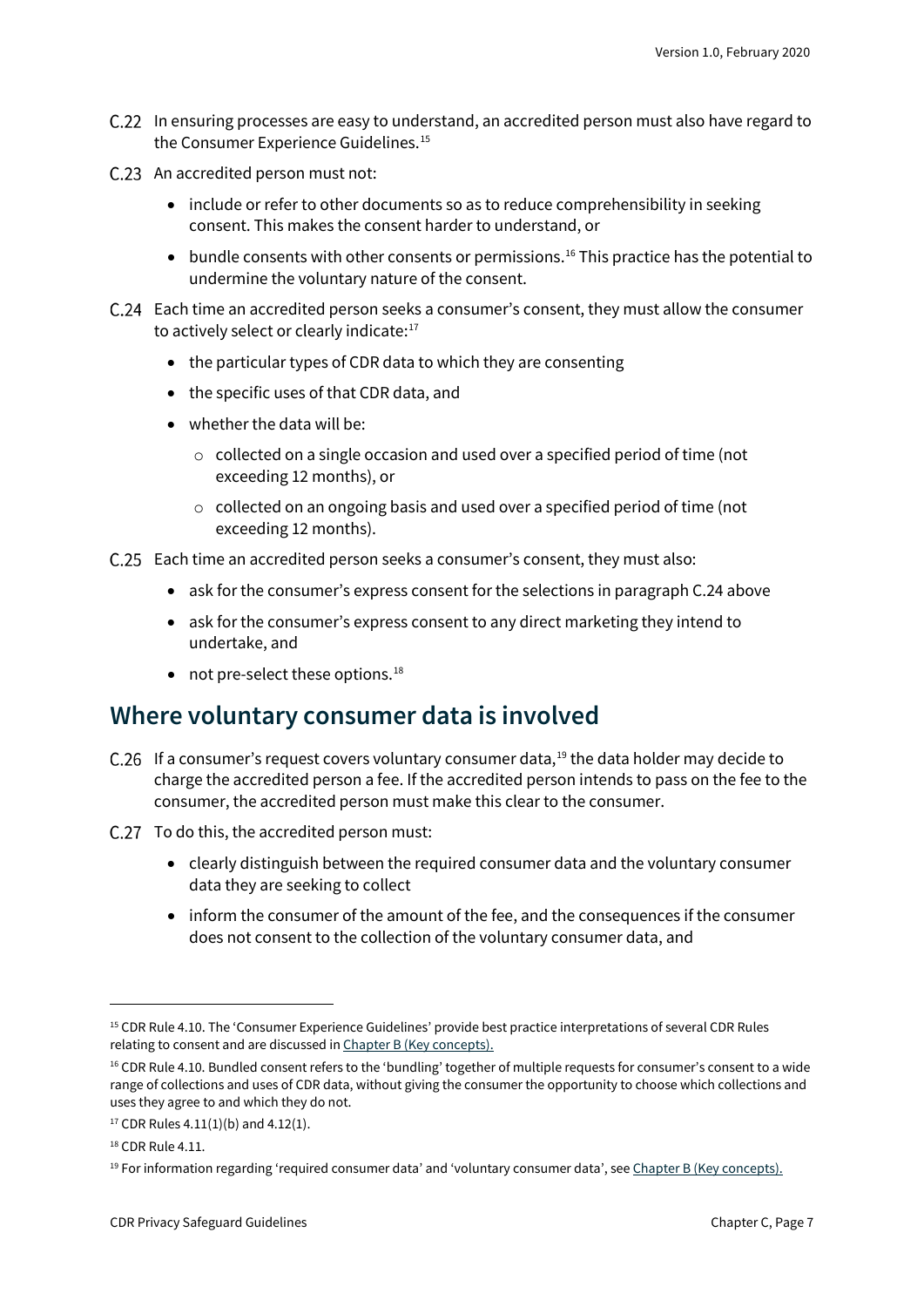• allow the consumer to actively select or otherwise clearly indicate whether they consent to the collection of that data.

#### <span id="page-7-0"></span>**Name and accreditation number**

- The accredited person must ensure that their name is clearly displayed in the consent request.
- C.29 The accredited person's accreditation number must also be included in the consent request.<sup>[20](#page-7-2)</sup> This number has been assigned to the accredited person by the Data Recipient Accreditor.
- For more information on the Data Recipient Accreditor and the accreditation process and conditions, see the ACCC's Accreditation Guidelines.

#### <span id="page-7-1"></span>**Data minimisation principle**

- C.31 Collection of CDR data is limited by the data minimisation principle,<sup>[21](#page-7-3)</sup> which provides that an accredited person:
	- must not collect more data than is reasonably needed in order to provide the requested goods or services, including over a longer time period than is reasonably required, and
	- may use the collected data only in accordance with the consent provided, and only as reasonably needed in order to provide the requested goods or services.<sup>[22](#page-7-4)</sup>

**Example:** An accredited person is responding to a 'valid request' from a consumer to collect their CDR data from their data holder in relation to the consumer's eligibility to open a bank account. The accredited person asks the consumer to consent to the collection of their transaction data. However, transaction data has no bearing on the applicant's eligibility for the delivery of the service. The accredited person would therefore likely be in breach of the data minimisation principle.

- C.32 The accredited person must explain how their collection and use is in line with the data minimisation principle.<sup>[23](#page-7-5)</sup>
- This explanation must include an outline of why the accredited person believes collecting the data is 'reasonably needed' to provide the relevant goods or services. $^{24}$  $^{24}$  $^{24}$ 
	- For example, the accredited person must explain how the data is necessary to deliver the service they are providing.<sup>[25](#page-7-7)</sup>

<span id="page-7-2"></span><sup>20</sup> CDR Rule 4.11(3).

<span id="page-7-3"></span><sup>21</sup> CDR Rule 4.12(2).

<span id="page-7-4"></span><sup>22</sup> CDR Rule 1.8.

<span id="page-7-5"></span><sup>&</sup>lt;sup>23</sup> CDR Rule 4.11(3)(c). For further information regarding the data minimisation principle, se[e Chapter B \(Key concepts\).](https://www.oaic.gov.au/consumer-data-right/cdr-privacy-safeguard-guidelines/chapter-b-key-concepts)

<span id="page-7-6"></span><sup>24</sup> CDR Rule 4.11(3)(c)(i).

<span id="page-7-7"></span> $25$  CDR Rule 4.11(3)(c).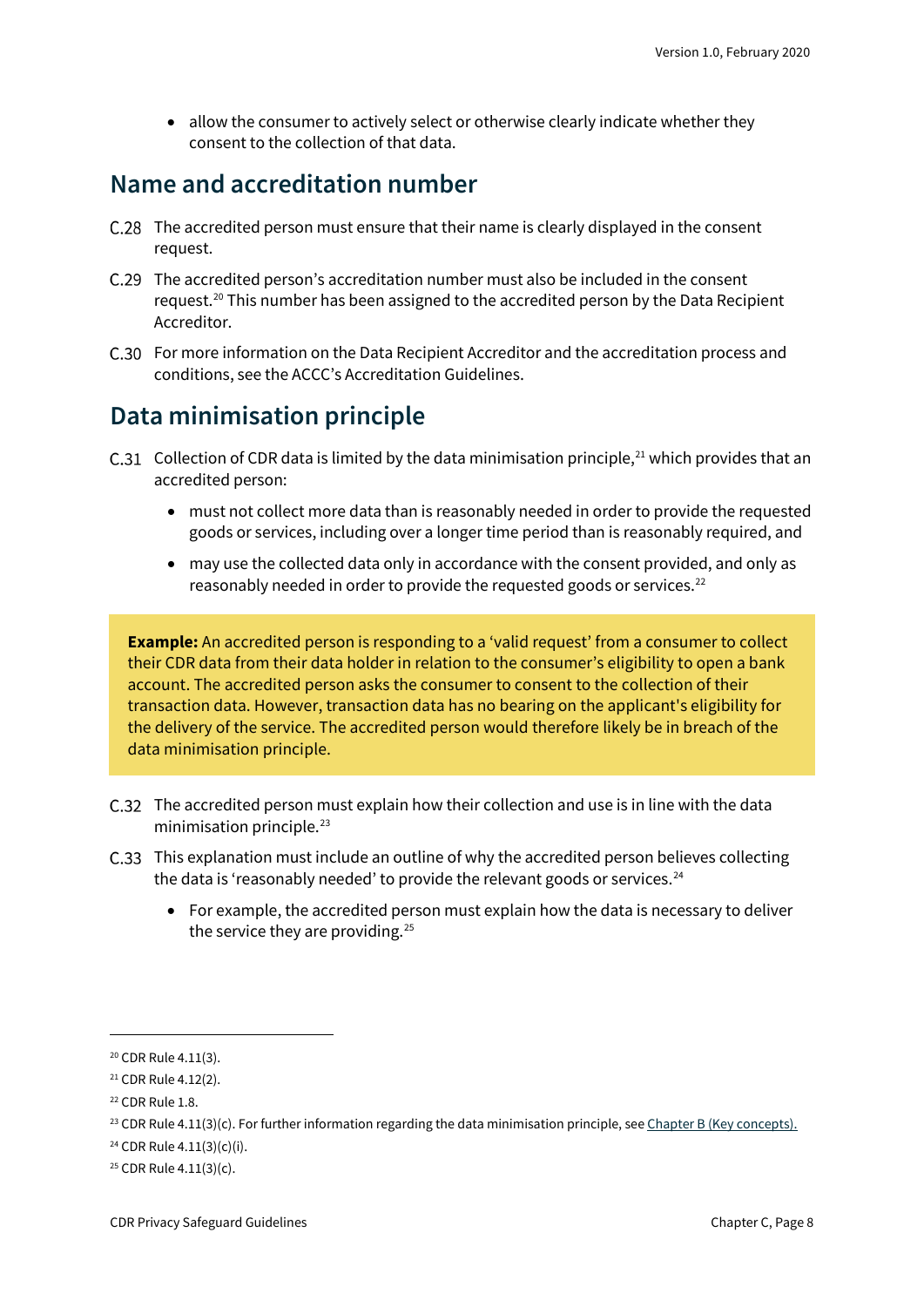- The accredited person must also explain the reason for the data collection period. The collection period must be no longer than is 'reasonably needed' to provide the goods or services.<sup>[26](#page-8-3)</sup>
	- This means that the accredited person needs to explain why the data is collected over the collection period.
	- There should be a reason why historical data is collected, and that reason must be both in line with the data minimisation principle and explained to the consumer at the point of consent.
- The accredited person must also explain that they will not use the CDR data beyond what is reasonably needed to provide the relevant goods or services.<sup>27</sup>

#### <span id="page-8-0"></span>**Disclosure to outsourced service providers**

- Where the accredited person might disclose the consumer's CDR data to an outsourced service provider<sup>[28](#page-8-5)</sup> (including one that is based overseas), the accredited person must:
	- tell the consumer that the accredited person will disclose the consumer's CDR data to an outsourced service provider, and
	- provide the consumer with a link to the accredited person's CDR policy, noting that further information about disclosures to outsourced service providers can be found in that policy.[29](#page-8-6)

#### <span id="page-8-1"></span>**Withdrawal of consent**

- C.37 The accredited person must explain to the consumer:
	- that their consent can be withdrawn at any time
	- how to withdraw consent, and
	- the consequences (if any) of withdrawing consent, including what will happen to redundant data.[30](#page-8-7)

#### <span id="page-8-2"></span>**Treatment of redundant data**

- The accredited person must tell the consumer whether the accredited person has a general policy of:
	- deleting redundant data
	- de-identifying redundant data, or

<span id="page-8-3"></span><sup>26</sup> CDR Rule 4.11(3)(c)(i).

<span id="page-8-4"></span><sup>27</sup> CDR Rule 4.11(3)(c)(ii).

<span id="page-8-5"></span><sup>&</sup>lt;sup>28</sup> For further information regarding outsourced service providers, se[e Chapter B \(Key concepts\).](https://www.oaic.gov.au/consumer-data-right/cdr-privacy-safeguard-guidelines/chapter-b-key-concepts)

<span id="page-8-6"></span> $29$  CDR Rule 4.11(3)(f). An accredited data recipient's CDR policy must include, amongst other things, a list of outsourced service providers, the nature of their services, the CDR data and classes of CDR data that may be disclosed. For further information, see Chapter 1 (Privacy Safeguard 1).

<span id="page-8-7"></span><sup>30</sup> CDR Rule 4.11(3)(g).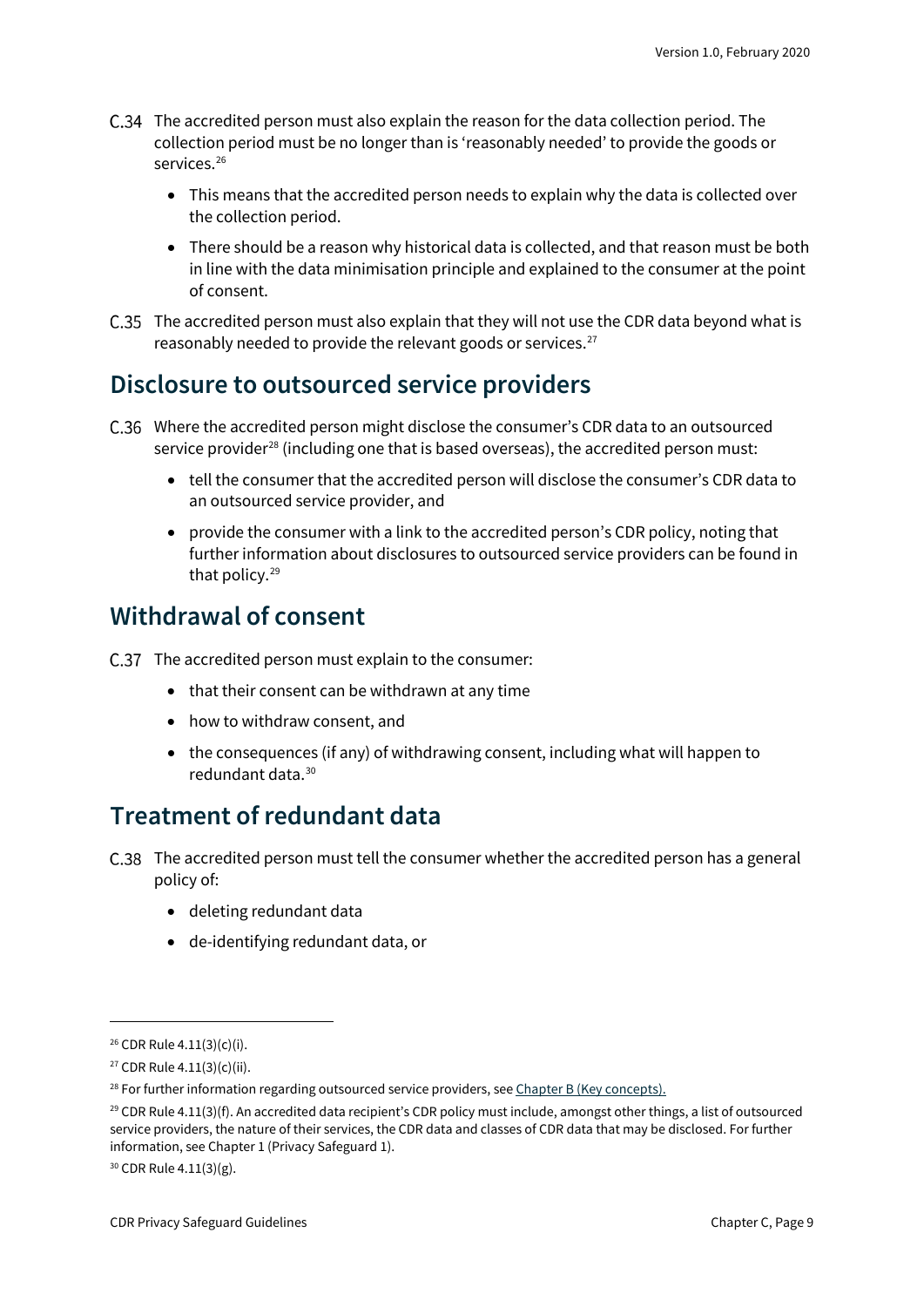- deciding, when the CDR data becomes redundant, whether to delete or de-identify the redundant data.<sup>[31](#page-9-1)</sup>
- C.39 Where the accredited person will<sup>[32](#page-9-2)</sup> or may<sup>[33](#page-9-3)</sup> de-identify redundant data, the accredited person must also:
	- allow the consumer to elect for their redundant data to be deleted,  $34$  including by outlining the consumer's right to elect for this to occur and providing instructions for how the consumer can make the election $35$
	- tell the consumer that the accredited person would de-identify redundant data in accordance with the prescribed process for de-identification of CDR data, and explain what this means $36$
	- tell the consumer that, once the data is de-identified, the accredited person would be able to use or, if applicable, disclose the de-identified redundant data without seeking further consent from the consumer,<sup>[37](#page-9-7)</sup> and
	- if applicable, provide the consumer with examples of how the accredited person could use the redundant data once de-identified.<sup>[38](#page-9-8)</sup>
- C.40 Se[e Chapter 12 \(Privacy Safeguard 12\)](https://www.oaic.gov.au/consumer-data-right/cdr-privacy-safeguard-guidelines/chapter-12-privacy-safeguard-12-security-of-cdr-data-and-destruction-of-de-identification-of-redundant-cdr-data) for further information on the treatment of redundant data (i.e. destruction or de-identification).

#### <span id="page-9-0"></span>**De-identification of CDR data**

- Where an accredited person asks for the consumer's consent to de-identify some or all of the CDR data for the purpose of disclosing (including by selling) the de-identified data, the accredited person must tell the consumer:<sup>[39](#page-9-9)</sup>
	- $\bullet$  what the CDR de-identification process is<sup>[40](#page-9-10)</sup>
	- that the accredited person would disclose (for example, by sale) the de-identified data to one or more other persons
	- the classes of persons to whom the accredited person would disclose the de-identified data (for example, to market research organisations or university research centres)
	- the purpose/s for which the accredited person would disclose the de-identified data (for example, to sell the de-identified data or to provide to a university for research), and

<span id="page-9-1"></span><sup>31</sup> CDR Rule 4.11(3)(h).

<span id="page-9-2"></span> $32$  That is, because the accredited person communicated (when seeking consent) a general policy of de-identifying redundant data.

<span id="page-9-3"></span><sup>&</sup>lt;sup>33</sup> That is, because the accredited person communicated (when seeking consent) a general policy of deciding, when the CDR data becomes redundant, whether to delete or de-identify the redundant data.

<span id="page-9-4"></span> $34$  CDR Rule 4.11(1)(e), 4.16. The accredited person must allow the consumer to make this election when providing their consent to the accredited person collecting and using their CDR data, and at any other point in time before the consent expires (CDR Rule 4.16(1)).

<span id="page-9-5"></span><sup>35</sup> CDR Rule 4.11(3)(h).

<span id="page-9-6"></span><sup>36</sup> CDR Rule 4.17(2)(a), 4.17(2)(b).

<span id="page-9-7"></span><sup>37</sup> CDR Rule 4.17(2)(a).

<span id="page-9-8"></span><sup>38</sup> CDR Rule 4.17(2)(c).

<span id="page-9-9"></span><sup>39</sup> CDR Rule 4.15.

<span id="page-9-10"></span><sup>&</sup>lt;sup>40</sup> More information on this requirement is i[n Chapter 12 \(Privacy Safeguard 12\).](https://www.oaic.gov.au/consumer-data-right/cdr-privacy-safeguard-guidelines/chapter-12-privacy-safeguard-12-security-of-cdr-data-and-destruction-of-de-identification-of-redundant-cdr-data)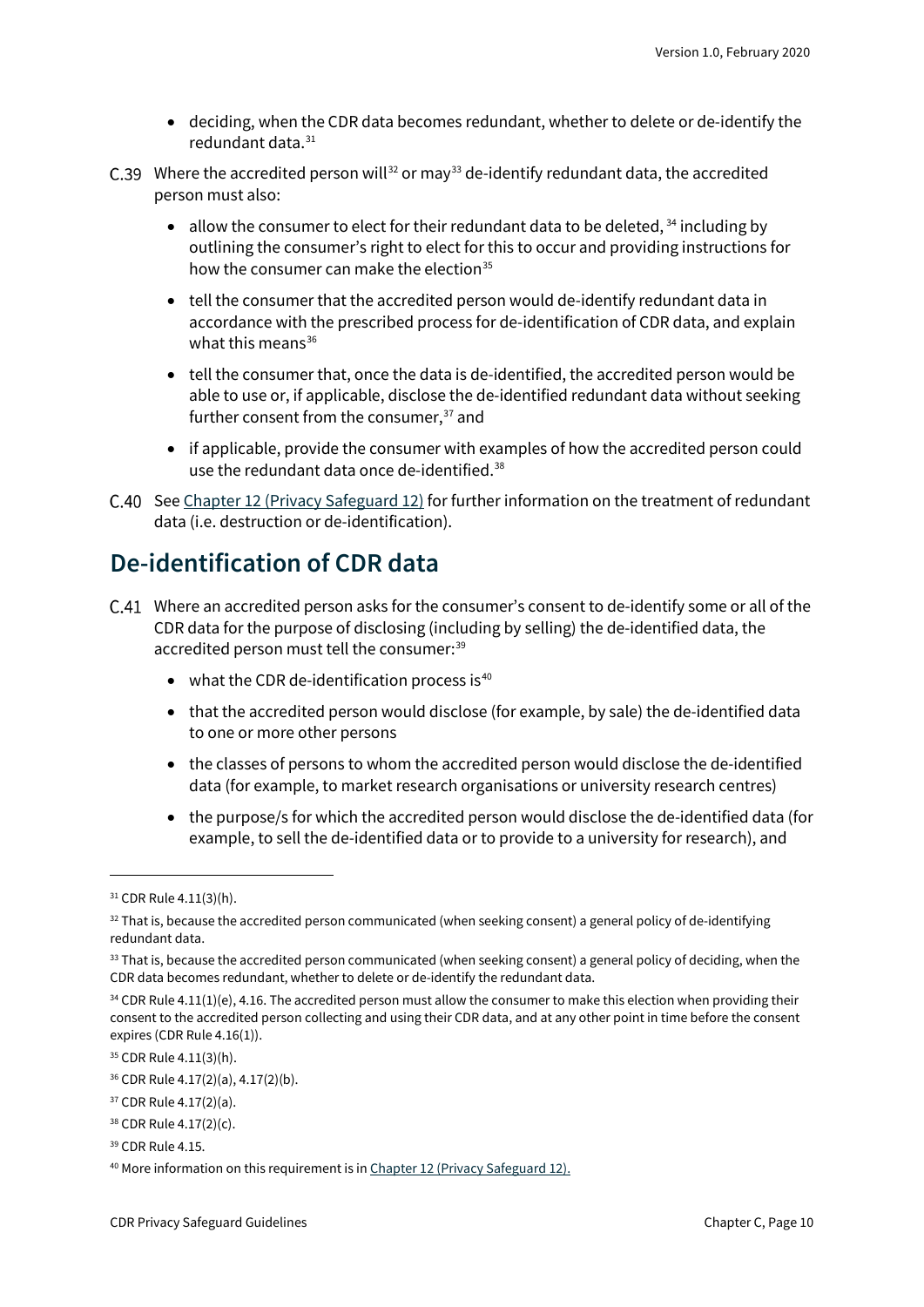- that the consumer would not be able to elect to have the de-identified data deleted once it becomes redundant data.
- Where the accredited person is seeking consent to de-identify some or all of the consumer's CDR data for the purpose of disclosing (including by selling) the de-identified data, the accredited person must explain how the collection and use (i.e. de-identification) of the CDR data is in line with the data minimisation principle (see paragraphs C.31 – C.35).
- This necessarily involves explaining how de-identification and disclosure of the consumer's CDR data is reasonably needed to provide the goods or services to the consumer. $41$

### <span id="page-10-0"></span>**Restrictions on seeking consent**

- C.44 CDR Rule 4.12 provides that when seeking consent from a consumer, an accredited person must not ask for consent to:<sup>[42](#page-10-2)</sup>
	- collect and use CDR data for a period exceeding 12 months
	- collect or use the data in a manner that is in breach of the data minimisation principle<sup>43</sup>
	- sell the CDR data (unless the CDR data will be de-identified in accordance with the prescribed de-identification process, and the accredited person has complied with the requirements in paragraphs C.41–C.43 above), or
	- use the CDR data, including by aggregating it, for the purpose of identifying, compiling insights or building a profile in relation to any identifiable person who is not the consumer who is providing the consent.<sup>44</sup>
- However, in some circumstances an accredited person can use the CDR data, including by aggregating it, for the purpose of identifying, compiling insights or building a profile in relation to any identifiable person who is not the consumer who is providing the consent. This is permitted where:<sup>45</sup>
	- the person's identity is readily apparent
	- the accredited person is seeking consent to derive, from the consumer's CDR data, CDR data about the non-CDR consumer's interactions with the consumer, and
	- the accredited person will use that derived CDR data only for the purpose of providing the goods or services requested by the consumer.

<span id="page-10-1"></span><sup>&</sup>lt;sup>41</sup> This is because an accredited person is required under CDR Rule 4.11(3)(c) to indicate how it would comply with the data minimisation principle in relation to CDR data it seeks consent to de-identify. See paragraphs C.31–C.35. See [Chapter 12 \(Privacy Safeguard 12\)](https://www.oaic.gov.au/consumer-data-right/cdr-privacy-safeguard-guidelines/chapter-12-privacy-safeguard-12-security-of-cdr-data-and-destruction-of-de-identification-of-redundant-cdr-data) for information about de-identification.

<span id="page-10-2"></span><sup>42</sup> CDR Rule 4.12.

<span id="page-10-3"></span> $43$  The data minimisation principle is discussed in  $Chapter B$  (Key concepts), and at paragraph C.31.

<span id="page-10-4"></span><sup>44</sup> For example, where an accredited person receives information such as BSB numbers and account numbers as part of a consumer's payee list, the accredited person is prohibited from using that information to discover the name or identity of the payee or compile insights or a profile of that payee.

<span id="page-10-5"></span><sup>45</sup> CDR Rule 4.12(4).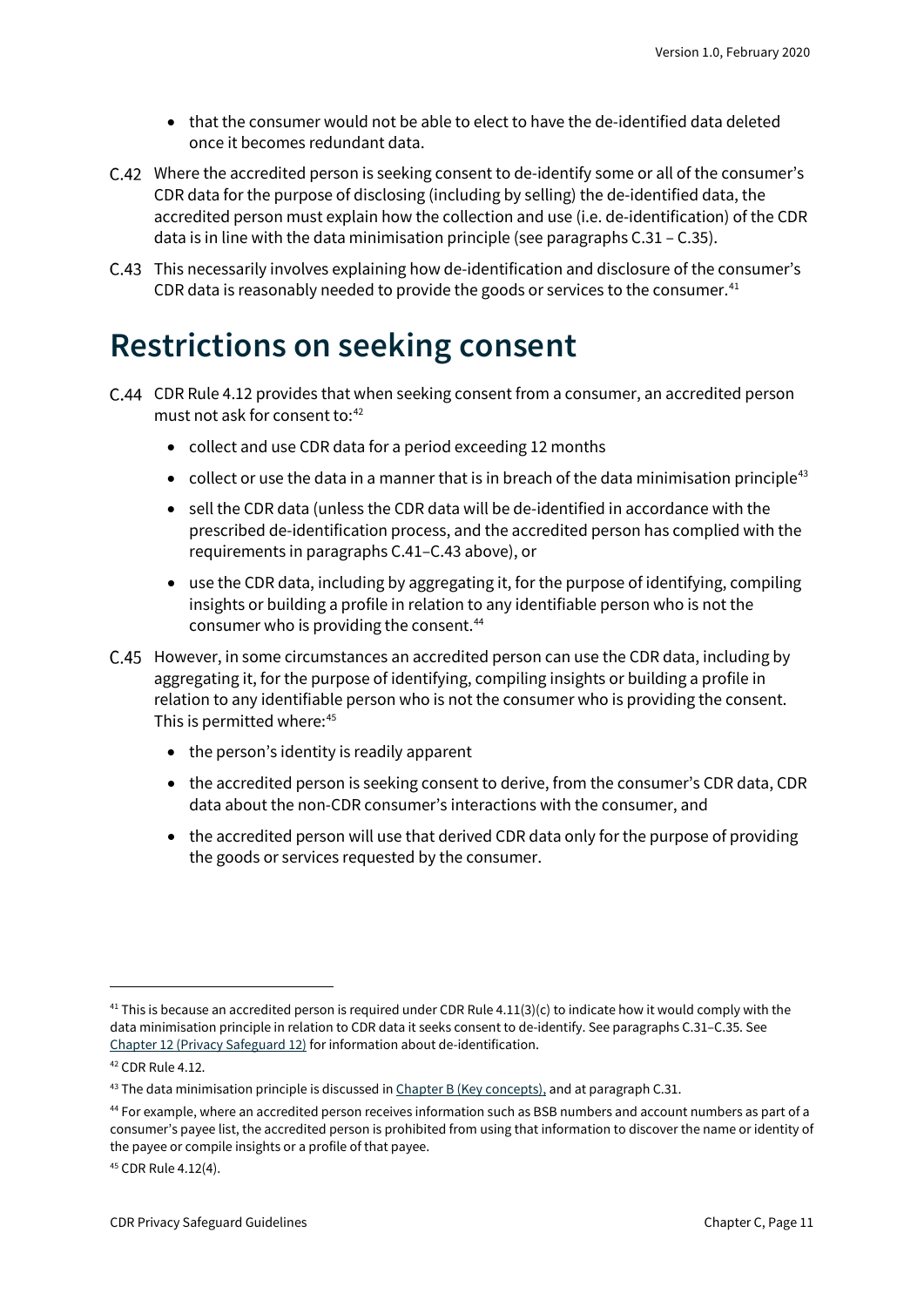**Example**: ChiWi is an accredited person offering a budgeting service that tracks a person's spending. One category of spending is 'gifts'.

Antonio has recently moved out of home and receives an allowance from his mother, Maria, each week. He has Maria's account saved in his banking address book under her full name.

Antonio transfers his transaction data to ChiWi to track his spending. Maria's identity is readily apparent from Antonio's transaction data.

ChiWi may consider Maria's behaviour only in so far as it is relevant to Antonio's spending and saving habits for the purpose of providing Antonio with the budgeting service.

### <span id="page-11-0"></span>**How consents to collect and use CDR data must be managed**

#### <span id="page-11-1"></span>**Consumer dashboards**

- An accredited person must provide a consumer dashboard for each consumer who has provided consent to the collection and use of their CDR data.
- An accredited person's consumer dashboard is an online service that can be used by each consumer to manage consumer data requests<sup>[46](#page-11-2)</sup> and associated consents for the accredited person to collect and use CDR data.
- The consumer dashboard must contain the following details of each consent to collect and use CDR data that has been given by the consumer:<sup>[47](#page-11-3)</sup>
	- the CDR data to which the consent relates
	- the specific use or uses for which the consumer has given consent
	- when the consumer gave consent
	- whether the consent was for the collection of CDR data on a single occasion or over a period of time
	- if the consumer consented to collection of CDR data over a period of time what that period is and how often data has been (and is expected to be) collected over that period
	- if the consent is current when it will expire
	- if the consent is not current when it expired, and
	- the information required to notify the consumer of the collection of their CDR data, being:
		- o what CDR data was collected
		- o when the CDR data was collected, and

<span id="page-11-2"></span><sup>46</sup> Se[e Chapter B \(Key concepts\).](https://www.oaic.gov.au/consumer-data-right/cdr-privacy-safeguard-guidelines/chapter-b-key-concepts)

<span id="page-11-3"></span><sup>47</sup> CDR Rule 1.14(3).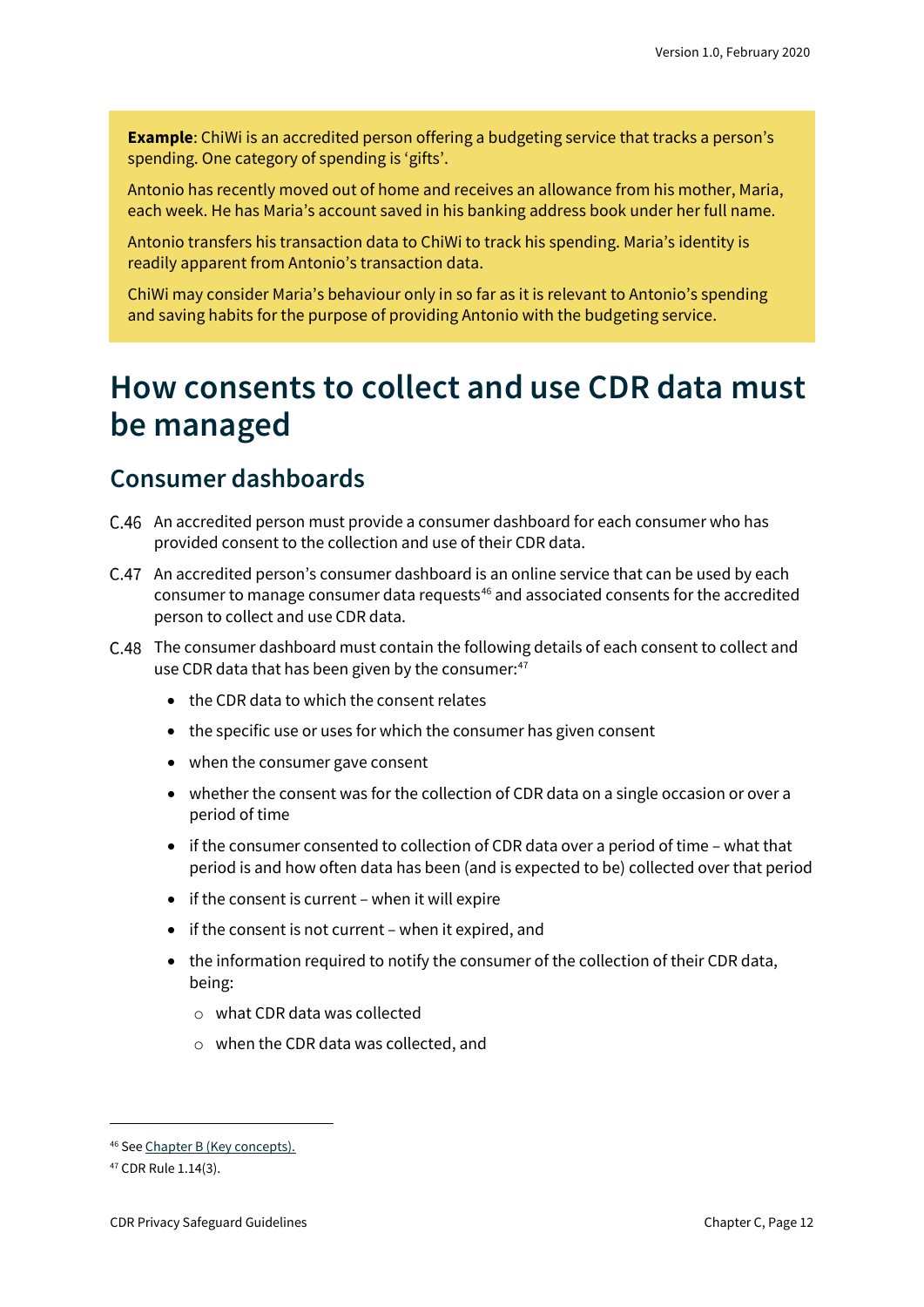- $\circ$  the data holder/s of the CDR data that was collected.<sup>[48](#page-12-1)</sup>
- C.49 The consumer dashboard must have a functionality that allows the consumer, at any time,  $\text{to:}^{49}$  $\text{to:}^{49}$  $\text{to:}^{49}$ 
	- withdraw consent
	- elect their CDR data be deleted once it becomes redundant, and
	- withdraw an election regarding whether their CDR data should be deleted once it becomes redundant.
- C.50 These functionalities must be simple and straightforward to use, and prominently displayed.
- C.51 For examples of how to present this information on the consumer dashboard, and other best practice recommendations relating to the consumer dashboard, see the Consumer Experience Guidelines.
- Data holders also have an obligation under the CDR Rules to provide a consumer dashboard to a consumer when the data holder receives a consumer data request on behalf of the consumer by an accredited person. The consumer dashboard is used to manage the consumer's authorisations to disclose the consumer's CDR data to the accredited person. [50](#page-12-3) For further information, se[e Chapter B \(Key concepts\).](https://www.oaic.gov.au/consumer-data-right/cdr-privacy-safeguard-guidelines/chapter-b-key-concepts)

#### <span id="page-12-0"></span>**Withdrawal of consent**

- A consumer who has given consent for an accredited person to collect and use their CDR data may withdraw the consent at any time.
- C.54 The main consequence of the withdrawal of consent is that the consent expires,  $51$  and the CDR data is likely to become redundant data that the accredited person is required to delete or de-identify in accordance with Privacy Safeguard 12 (unless an exception applies).<sup>[52](#page-12-5)</sup>
- C.55 A consumer may withdraw consent by communicating the withdrawal in writing to the accredited person or by using the accredited person's consumer dashboard.<sup>[53](#page-12-6)</sup>
- C.56 For examples of how to implement the withdrawal functionality on the consumer dashboard, and best practice recommendations relating to the withdrawal functionality of the consumer dashboard, see the Consumer Experience Guidelines.<sup>[54](#page-12-7)</sup>

<span id="page-12-1"></span><sup>&</sup>lt;sup>48</sup> Privacy Safeguard 5 requires an accredited person to notify the consumer of the collection of their CDR data by updating the consumer's dashboard to include certain matters. For further information, see CDR Rule 7.4 an[d Chapter 5](https://www.oaic.gov.au/consumer-data-right/cdr-privacy-safeguard-guidelines/chapter-5-privacy-safeguard-5-notifying-of-the-collection-of-cdr-data)  [\(Privacy Safeguard 5\).](https://www.oaic.gov.au/consumer-data-right/cdr-privacy-safeguard-guidelines/chapter-5-privacy-safeguard-5-notifying-of-the-collection-of-cdr-data)

<span id="page-12-2"></span><sup>49</sup> CDR Rule 1.14(c).

<span id="page-12-3"></span><sup>50</sup> CDR Rule 1.15.

<span id="page-12-4"></span><sup>51</sup> CDR Rule 4.26(1)(b).

<span id="page-12-5"></span> $52$  More information on 'redundant data' and the requirement to destroy or de-identify redundant data is in Chapter 12 [\(Privacy Safeguard 12\).](https://www.oaic.gov.au/consumer-data-right/cdr-privacy-safeguard-guidelines/chapter-12-privacy-safeguard-12-security-of-cdr-data-and-destruction-of-de-identification-of-redundant-cdr-data)

<span id="page-12-6"></span><sup>53</sup> CDR Rule 4.13.

<span id="page-12-7"></span><sup>&</sup>lt;sup>54</sup> For example, if an accredited data recipient does not have a general policy of deleting redundant data, and the consumer has not already requested that their redundant data be deleted, the accredited recipient: must allow consumers to elect to have their redundant data deleted prior to the final withdrawal step; and should consider prompting consumers to exercise their right to elect to have their redundant data deleted at appropriate times (e.g. when inaction on the part of the consumer may cause them to lose the opportunity to exercise this right).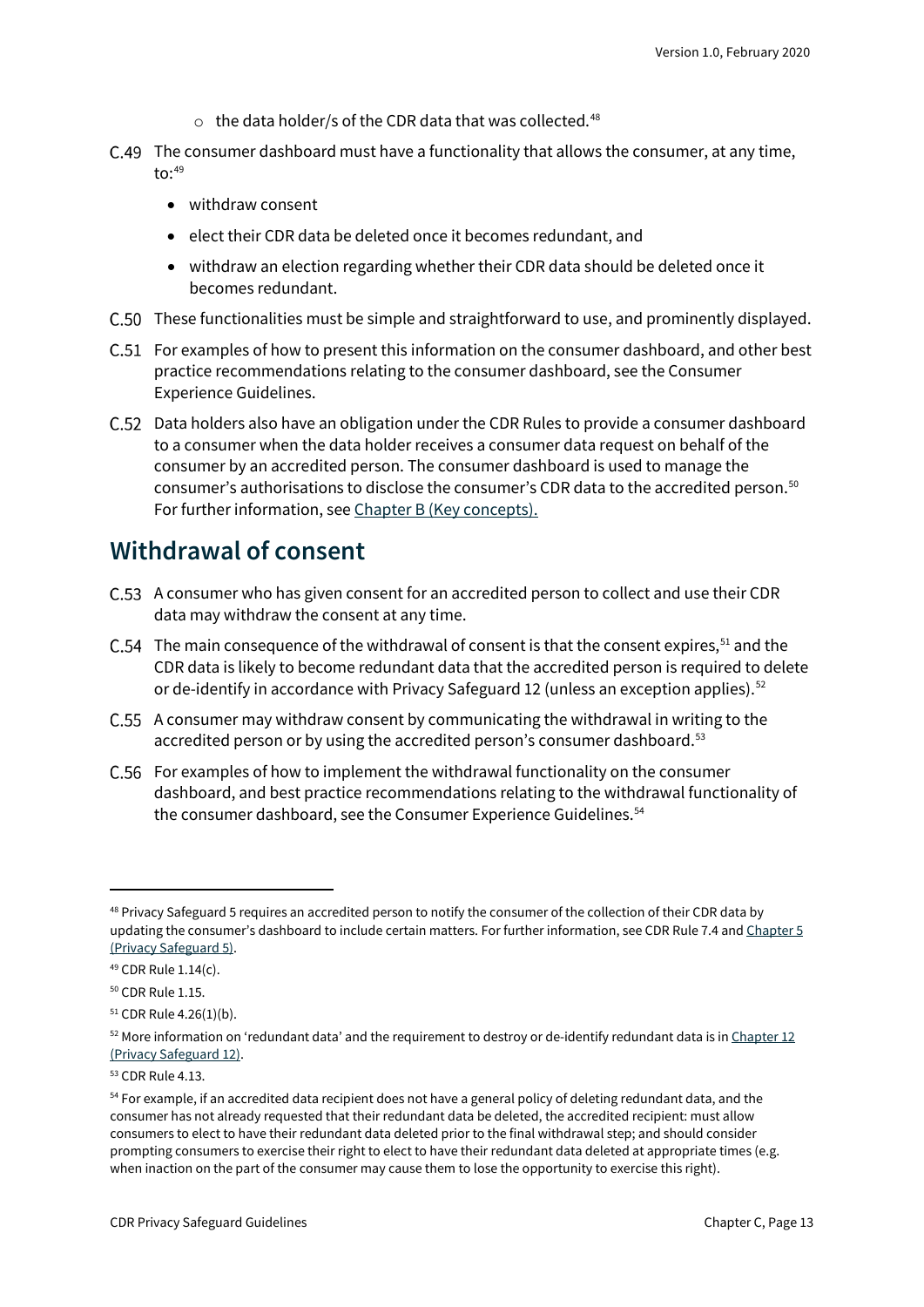- C.57 If a consumer withdraws consent using the accredited person's consumer dashboard, the automatic processes required by the data standards mean that the withdrawal is immediately effective.
- C.58 If a withdrawal is not communicated over the consumer dashboard, the accredited person must give effect to the withdrawal as soon as practicable, but not more than two business days after receiving the communication.<sup>[55](#page-13-1)</sup> This communication may be by electronic means such as email, or non-electronic means such as by post.
- C.59 The test of practicability is an objective test. In adopting a timetable that is 'practicable' an accredited person can take technical and resource considerations into account. However, the accredited person must be able to justify any delay in giving effect to the consumer's communication of withdrawal.
- Giving effect' to the withdrawal includes updating the consumer dashboard to reflect that the consent has expired.<sup>[56](#page-13-2)</sup> as required by CDR Rule 4.19.<sup>[57](#page-13-3)</sup>
- Where a consumer has elected for their CDR data to be deleted upon becoming redundant data, their withdrawal of consent will not affect this election.<sup>[58](#page-13-4)</sup>
- For examples of how to present this information on the consumer dashboard, and other best practice recommendations relating to the consumer dashboard, see the Consumer Experience Guidelines.

#### <span id="page-13-0"></span>**Expiry of consent**

- C.63 Where a consent expires, the CDR data that the accredited person is required to delete or deidentify in accordance with Privacy Safeguard 12 is likely to become redundant data unless an exception applies.[59](#page-13-5)
- C.64 CDR Rule 4.14 provides that consent expires in the following circumstances:
	- **If the consent is withdrawn**: if a withdrawal notice is given via the consumer dashboard, the consent expires immediately.<sup>60</sup> Where withdrawal is not given through the consumer dashboard, the consent expires when the accredited person gives effect to the withdrawal, or two business days after receiving the communication, whichever is sooner. [61](#page-13-7)

<span id="page-13-1"></span><sup>55</sup> CDR Rule 4.13(2).

<span id="page-13-2"></span><sup>56</sup> See CDR Rule 1.14(3)(g).

<span id="page-13-3"></span><sup>&</sup>lt;sup>57</sup> CDR Rule 4.19 requires an accredited person to update the consumer dashboard as soon as practicable after the information required to be contained on the dashboard changes.

<span id="page-13-4"></span><sup>&</sup>lt;sup>58</sup> CDR Rule 4.13(3) provides that withdrawal of consent does not affect an election under CDR Rule 4.16 that the consumer's collected CDR data be deleted once it becomes redundant. CDR Rule 4.16 is discussed i[n Chapter 12 \(Privacy](https://www.oaic.gov.au/consumer-data-right/cdr-privacy-safeguard-guidelines/chapter-12-privacy-safeguard-12-security-of-cdr-data-and-destruction-of-de-identification-of-redundant-cdr-data)  [Safeguard 12\).](https://www.oaic.gov.au/consumer-data-right/cdr-privacy-safeguard-guidelines/chapter-12-privacy-safeguard-12-security-of-cdr-data-and-destruction-of-de-identification-of-redundant-cdr-data)

<span id="page-13-5"></span> $59$  More information on 'redundant data' and the requirement to destroy or de-identify redundant data is in Chapter 12 [\(Privacy Safeguard 12\).](https://www.oaic.gov.au/consumer-data-right/cdr-privacy-safeguard-guidelines/chapter-12-privacy-safeguard-12-security-of-cdr-data-and-destruction-of-de-identification-of-redundant-cdr-data)

<span id="page-13-6"></span> $60$  CDR Rule 4.14(1)(b).

<span id="page-13-7"></span> $61$  CDR Rule 4.14(1)(a).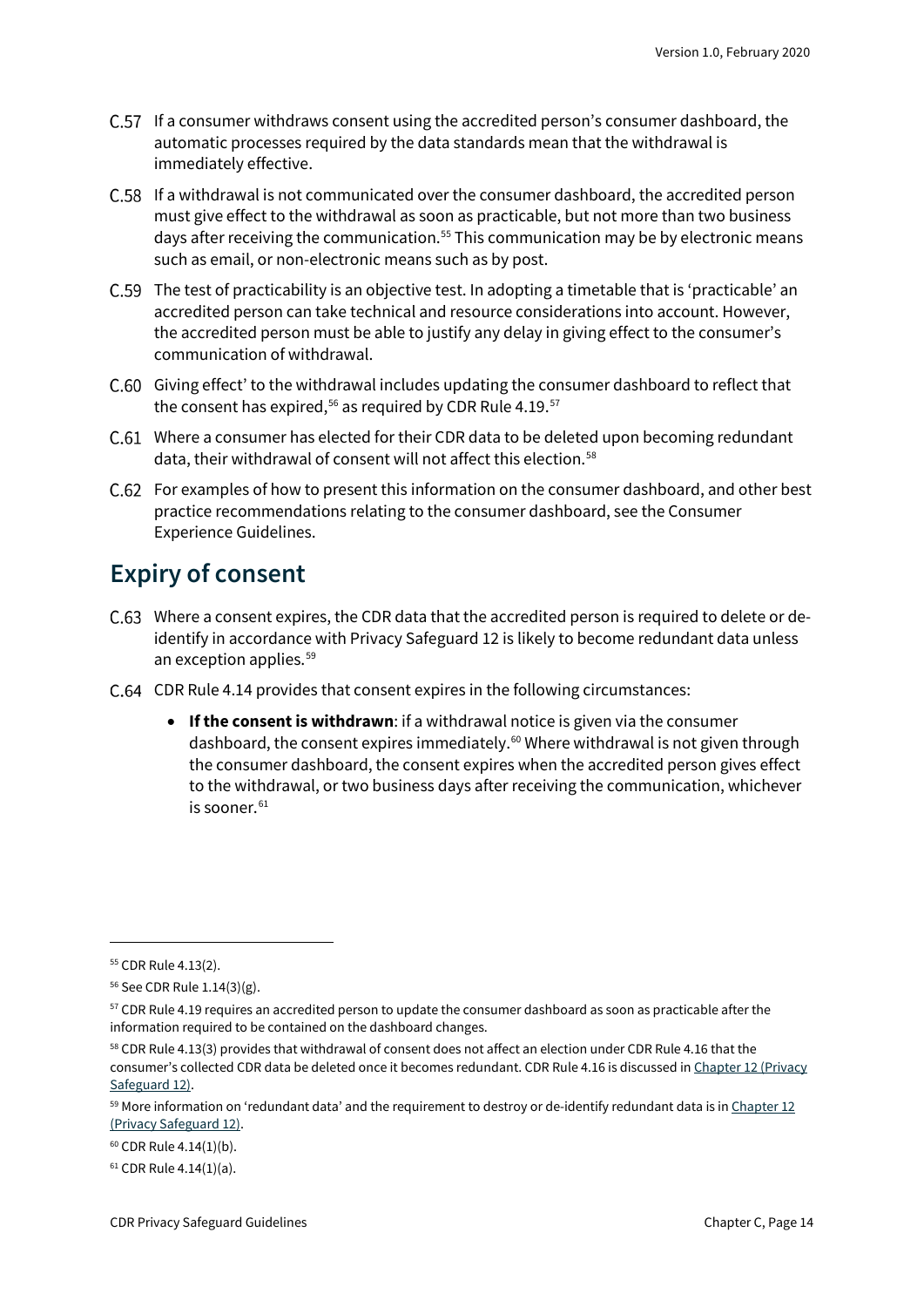- **When the accredited person is notified by the data holder of the withdrawal of authorisation:** upon notification from the data holder that the consumer has withdrawn authorisation, the consent expires immediately.<sup>[62](#page-14-1)</sup>
- **At the end of the period of consent (no longer than 12 months after consent was given):** consent expires at the end of the specified period for which the consumer gave consent for the accredited person to collect and use the CDR data. This specified period cannot be longer than 12 months. [63](#page-14-2)
- **If another CDR Rule provides that consent expires:** for example, a consent to collect CDR data expires once a person becomes a data holder rather than an accredited data recipient for the CDR data. [64](#page-14-3)
- **If the accredited person's accreditation is revoked or surrendered:** consent expires when the revocation or surrender takes effect.<sup>[65](#page-14-4)</sup>

#### <span id="page-14-0"></span>**Notification requirements**

- An accredited person must also comply with the following notification requirements under the CDR Rules:
	- **CDR receipt:** There is a requirement to provide a notice in the form of a CDR receipt to the consumer after receiving a consumer consent or withdrawal of consent. A CDR receipt is a notice given by an accredited person to a consumer who has consented to the accredited person collecting and using their CDR data, or given to a consumer who has withdrawn such a consent.<sup>[66](#page-14-5)</sup>
	- **Notification of collection:** There is a requirement to notify the consumer of the collection of their CDR data as soon as practicable after the collection of CDR data.<sup>[67](#page-14-6)</sup>
	- **Update consumer's dashboard:** There is a general obligation to update the consumer's consumer dashboard as soon as practicable after the information required to be contained on the consumer dashboard changes.<sup>[68](#page-14-7)</sup>
	- **Ongoing notification:** There is an ongoing notification requirement regarding the currency of the consumer's consent.<sup>[69](#page-14-8)</sup> CDR Rule 4.20 requires an accredited person to

<span id="page-14-1"></span> $62$  If the consumer has given the data holder an authorisation to disclose CDR data to the accredited person, and then withdraws that authorisation, the data holder must notify the accredited person under CDR Rule 4.25(2).

<span id="page-14-2"></span> $63$  CDR Rule 4.12(1). CDR Rule 4.14(1)(d) reinforces this maximum duration by providing that consent expires after the 12 month period after the consent was given.

<span id="page-14-3"></span><sup>&</sup>lt;sup>64</sup> As a result of clause 7.2(3)(a) of Schedule 3 to the CDR Rules and section 56AJ(4) of the Competition and Consumer Act.

<span id="page-14-4"></span><sup>&</sup>lt;sup>65</sup> For further information, see the ACCC's Accreditation Guidelines.

<span id="page-14-5"></span> $66$  CDR Rule 4.18(1). A CDR receipt must be given in writing other than through the consumer dashboard (although a copy of the CDR receipt may be included in the consumer's consumer dashboard). For more information, see CDR Rule 4.18.

<span id="page-14-6"></span> $67$  Privacy Safeguard 5 requires an accredited person to notify the consumer of the collection of their CDR data by updating the consumer's dashboard to include certain matters. For further information, see CDR Rule 7.4 and Chapter 5 (Privacy Safeguard 5).

<span id="page-14-7"></span><sup>68</sup> CDR Rule 4.19.

<span id="page-14-8"></span><sup>69</sup> CDR Rule 4.20.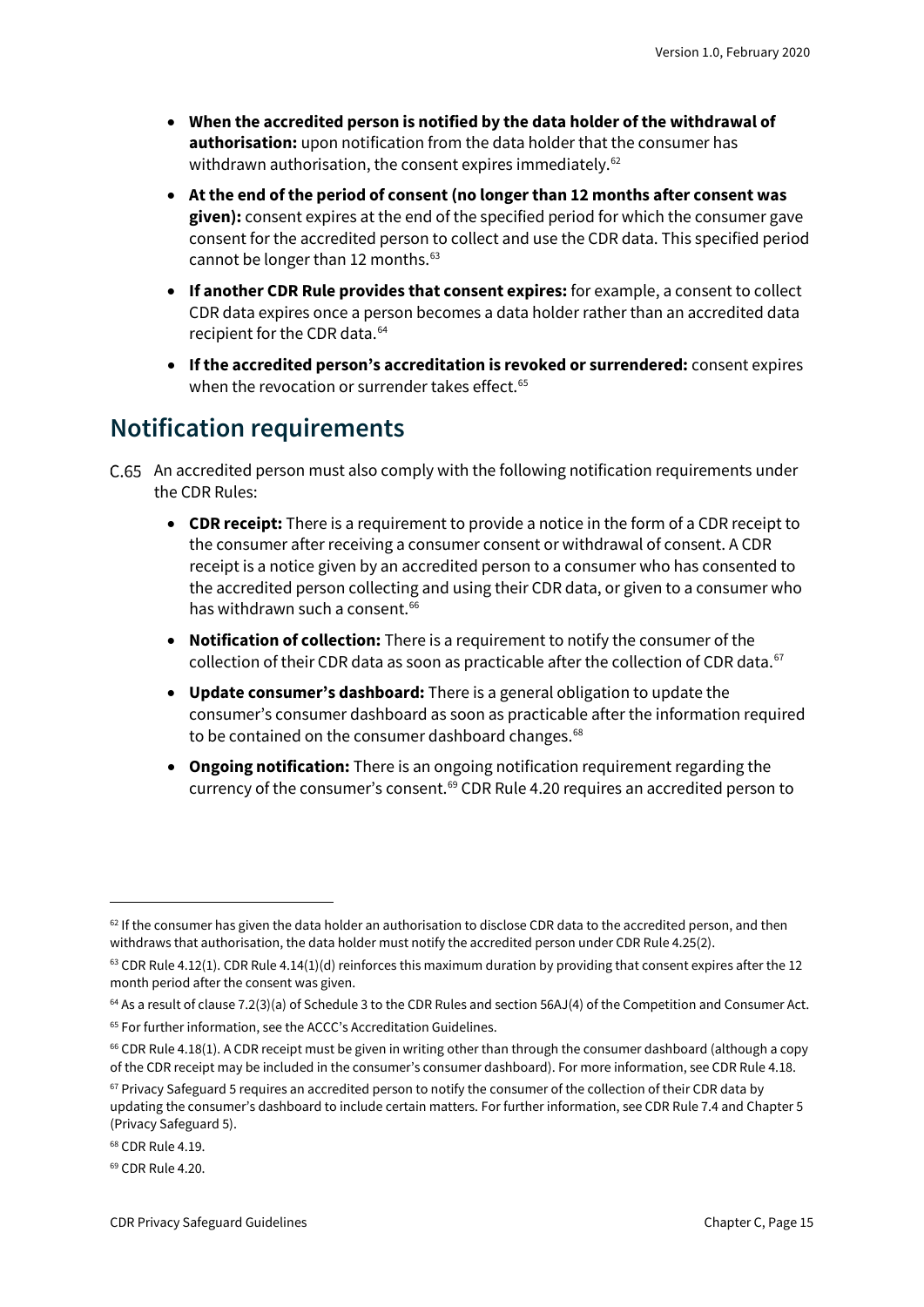notify the consumer that their consent is still current where 90 days have elapsed since the latest of the following events: $70$ 

- o the consumer consenting to the collection and use of their CDR data
- o the consumer last using their consumer dashboard, or
- $\circ$  the accredited person last sending the consumer a notification that their consent is still current.
- C.66 Data holders also have a general obligation under the CDR Rules to update the consumer's consumer dashboard as soon as practicable, where there is a change in the information required for that dashboard.<sup>[71](#page-15-2)</sup> In addition, data holders must notify the consumer of the disclosure of their CDR data as soon as practicable after the disclosure of CDR data.<sup>[72](#page-15-3)</sup>

### <span id="page-15-0"></span>**Authorisations**

- Before an accredited person can receive a consumer's CDR data from a data holder, the consumer must authorise the data holder to disclose the particular data to that accredited person.
- After receiving a consumer data request, the data holder must seek the consumer's authorisation for required or voluntary consumer data in accordance with Division 4.4 of the CDR Rules and the applicable data standards.
- For the banking sector, for requests that relate to joint accounts, in some cases, the data holder might need to seek an authorisation from the other joint account holder.<sup>[73](#page-15-4)</sup>
- C.70 Once a data holder has received this authorisation it:
	- must disclose the required consumer data, and
	- may disclose the relevant voluntary consumer data

through its accredited person request service and in accordance with the data standards.

C.71 The flow chart below demonstrates the role of authorisation in the key information flow between a consumer, accredited person and data holder.

<span id="page-15-1"></span> $70$  CDR Rules 4.20(2) and (3) state that this notification must be given in writing otherwise than through the consumer's consumer dashboard, however a copy may be included on the consumer dashboard.

<span id="page-15-2"></span><sup>71</sup> CDR Rule 4.27.

<span id="page-15-3"></span> $72$  Privacy Safeguard 10 requires a data holder to notify the consumer of the collection of their CDR data by updating the consumer's dashboard to include certain matters. For further information, see CDR Rule 7.9 and Chapter 10 (Privacy [Safeguard 10\).](https://www.oaic.gov.au/consumer-data-right/cdr-privacy-safeguard-guidelines/chapter-10-privacy-safeguard-10-notifying-of-the-disclosure-of-cdr-data)

<span id="page-15-4"></span><sup>73</sup> See clause 4.5 of Schedule 3 to the CDR Rules.